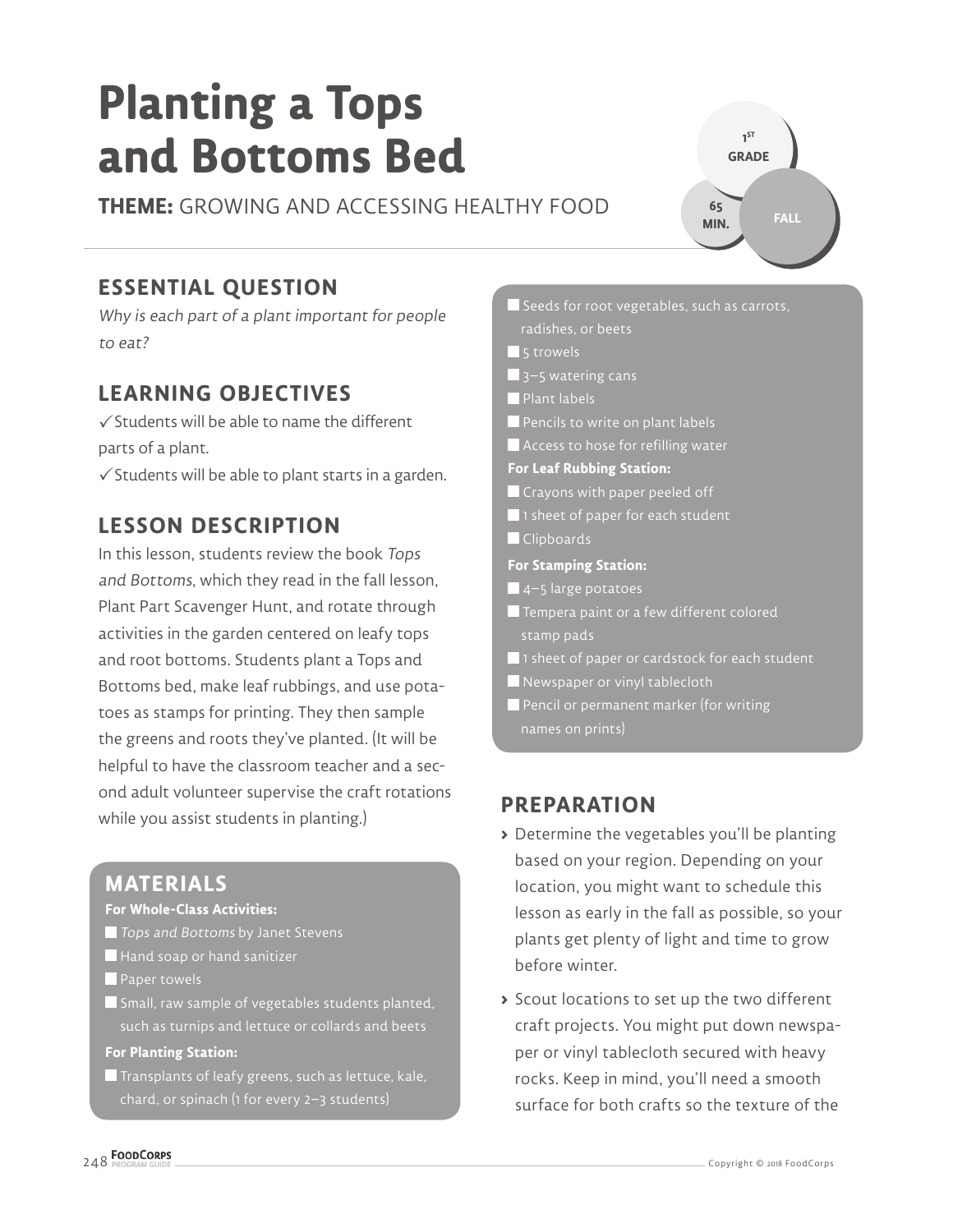table or ground doesn't show up in the print you make, which is why clipboards might come in handy.

- **>** Peel the paper off the crayons so that students have a broad surface for making leaf rubbings.
- **>** Slice the potatoes in half. You can use a paring knife to carefully create stamps from the cut sides of your potatoes, such as hearts, stars, and triangles.
- **>** If using tempera paint, put different paints into small trays (you can reuse the tops of large yogurt containers or other food packaging). Designate one potato stamp for each color.
- **>** Troubleshoot each craft beforehand to anticipate any snags with materials students might experience.
- **>** Place all materials for the Stamping Station at one table and those for the Leaf Rubbing Station at the other table. Place all materials for the Planting Station near the bed where you'll be planting and all materials for the tasting near the space where you'll gather the class at the end for the tasting.
- **>** Wash and prepare the vegetables for tasting, slicing root vegetables into a small piece for each student.

### **ACTION STEPS**

**1. Engage:** Gather students in a circle, and reread or review the book Tops and Bottoms. Ask students How is Hare able to trick Bear? Ask, If you were Hare, what plants would you plant to trick Bear? Which parts of the plant would you like to keep? Discuss how there are different parts of every plant that we like to eat. Explain, Today we'll be planting a Tops and Bottoms bed, which means that we'll plant some plants that we eat the tops

or the greens of, and we'll plant some plants that we eat the bottoms or the roots of. **(5–10 min.)**

**2. Rotations:** Briefly explain the rotations to students, showing them the two plants you'll be planting. Ask them to determine which is grown for the tops and which is grown for the bottoms. Say, While some students are planting, other students will be making Tops and Bottoms art! We'll make art with leaves from our garden and use potatoes as stamps and then we'll switch so everyone gets a turn. Divide the class into three groups, and demonstrate the signal they'll hear to know it's time to switch. **(5 min.)**

**a. Planting:** Gather a small group around the bed you'll be planting in, and demonstrate how to plant your transplants or seeds. Model tool safety, pointing out to students how you keep your tool low and go slow, minding your neighbors. Pass out a start or a handful of seeds to pairs of students or groups of three if you have a large class or small planting space. As students are digging their holes, monitor that they're not planting too close to their neighbors. Once the plants are in the ground, pass out watering cans to planting partners, and make sure plants are thoroughly watered. Help students make a label with the name of what they planted and the date, and stick it in that part of the bed. **(10 min.)**

**b. Leaf Rubbing:** Have students explore the garden to find a couple leaves of which they'd like to make rubbings. If you don't have an extra adult for supervision, you might look for leaves as a class before you break into groups, showing students how to use two hands to harvest a leaf so they don't hurt the rest of the plant. Have students turn the leaf so its